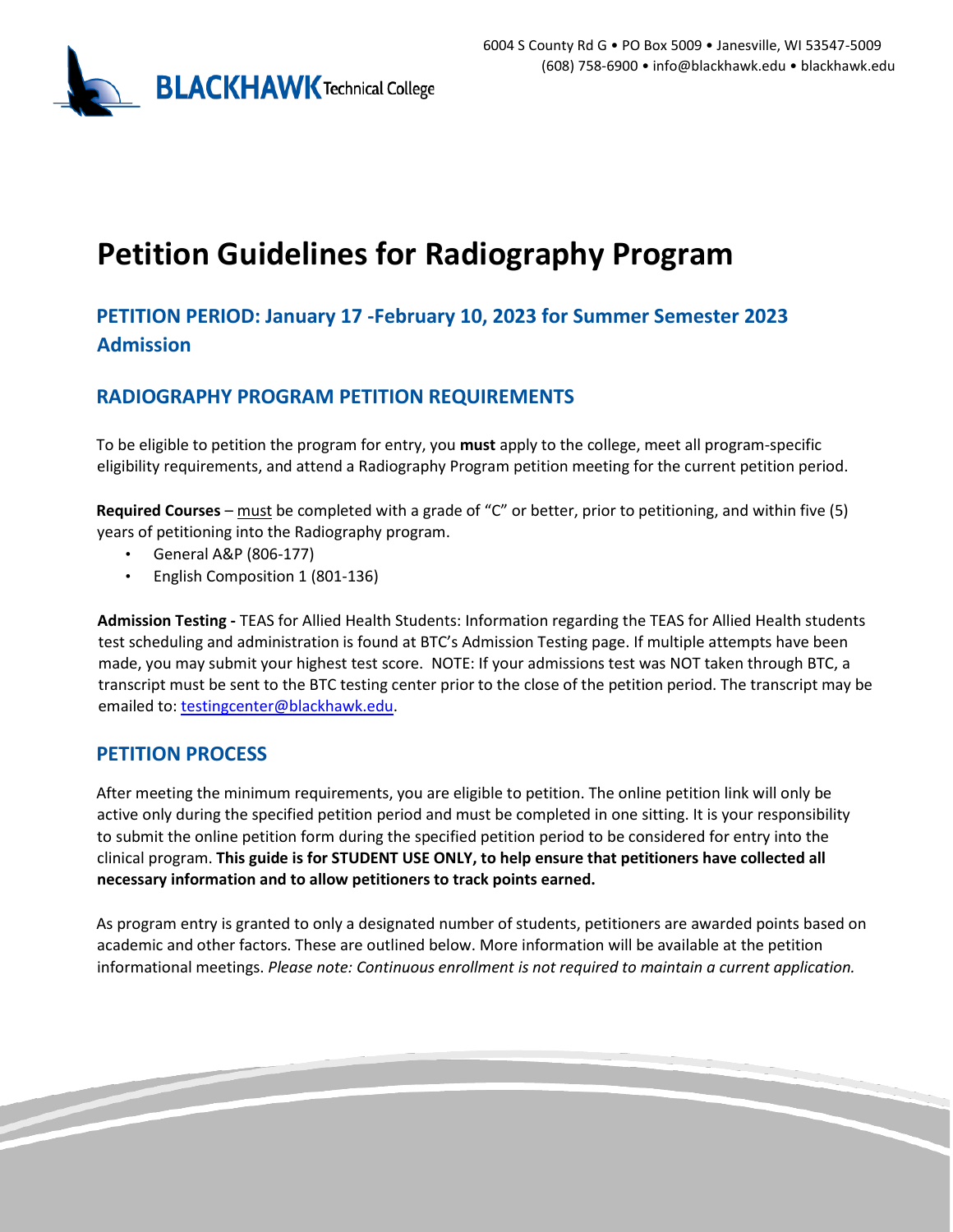

## **RADIOGRAPHY PROGRAM PETITION APPLICATION**

Only students who have **completed the application process** and **meet all program-ready requirements** are eligible to petition. **All online petitions must be submitted by 4:00 pm** on the **last day of the petition period as the link will de-activate promptly at 4:00 pm.** 

**Failure to complete all applicable sections of the petition form will result in an invalid petition.** 

#### **STUDENT INFORMATION**

| <b>Student Name</b> | <b>BTC Student ID#</b> | Date Attended Radiography |
|---------------------|------------------------|---------------------------|
|                     |                        | <b>Petition Meeting:</b>  |
|                     |                        |                           |

You will be asked to read and initial the following statements:

- I have verified that Blackhawk Technical College (BTC) has my current mailing address on file.
- In the case of a tie, the "Date of Pre-Clinical Admission" as a date-stamped by BTC Admissions will be the deciding factor.
- If I am selected and choose not to begin the core clinical courses, I must petition again.
- If I am selected as an "alternate" I may be contacted as late as one month prior to the start of the core courses. If I choose not to begin the core clinical courses, I must petition again.
- I understand a background check and possible drug screen will be conducted and the results may interfere with my ability to complete the program.
- I understand that program requirements for future petition periods may have different selection criteria and I must meet those new requirements if I am not selected in this current petition period or thereafter.
- I understand that a petition meeting must be attended every year that I petition. Failure to attend a petition meeting every year before petitioning will result in my application being considered incomplete and void.
- I understand that my transcripts will be reviewed as part of the petition process. Any relevant transfer coursework **must** be documented on the BTC transcript at the time of the petition to be considered valid. *Failure to provide BTC transcripts will result in an invalid petition.*
- I understand that providing false information or failing to complete the petition survey entirely *will result in an invalid petition.*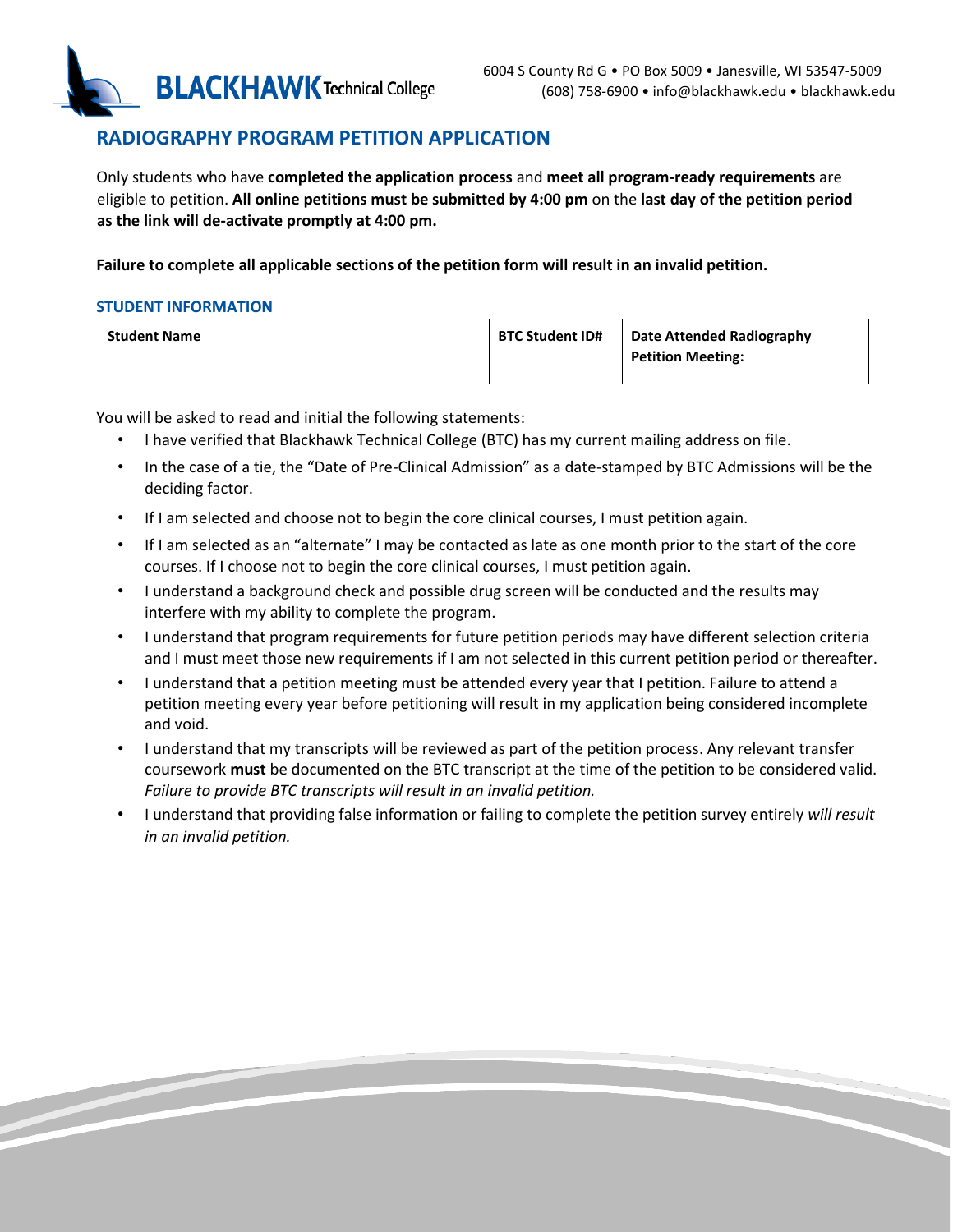

#### **I. COURSEWORK (60 total possible points)**

For each course, indicate where the course was completed and the grade that was achieved.

**Required Prerequisite General Education Courses** – these courses must be completed prior to petitioning.

#### Points will be awarded based on grade achieved as follows **(Points are doubled for General A&P\*)**: **A = 20 points, AB (A-/B+) = 16 points, B = 10 points, BC (B-/C+) = 6 points, C = 0 points.**

| Course                       | Grade | <b>Points</b> | Location | <b>Total Points</b> |
|------------------------------|-------|---------------|----------|---------------------|
| General A&P*                 |       |               |          |                     |
| <b>English Composition 1</b> |       |               |          |                     |

**Remaining General Educational Courses:** These courses are required for graduation, but are not required prior to petitioning**.** 

Points will be awarded based on grade achieved as follows:

#### **A = 10 points, AB (A-/B+) = 8 points, B = 5 points, BC (B-/C+) = 3 points, C = 0 points.**

| <b>Course</b>              | Grade | <b>Points</b> | Location | <b>Total Points</b> |
|----------------------------|-------|---------------|----------|---------------------|
| Speech                     |       |               |          |                     |
| <b>Intro to Psychology</b> |       |               |          |                     |
| <b>Intro to Sociology</b>  |       |               |          |                     |

#### **II. ADMISSIONS TESTING (75 total possible points)**

Points will be awarded based on your TEAS Allied Health test score, as follows:

| <b>TEAS Score</b>        | $0 - 59$ | 60-64 | 65-69 | 70-74 | 75-79 | 80-100 |
|--------------------------|----------|-------|-------|-------|-------|--------|
| <b>Points</b><br>Awarded |          | 15    | 30    | 45    | 60    | 75     |

#### **If multiple attempts have been made, you may submit your highest test score.**

**NOTE:** If your admissions test was NOT taken through BTC, the transcript must be sent to the BTC Testing Center prior to the close of the petition period. Transcripts may be emailed to testingcenter@blackhawk.edu

#### **III. PREVIOUS DEGREE (20 total possible points)**

Indicate the highest, previous degree obtained. Points will be awarded as follows for the degree level achieved:

#### **Masters = 20 points, Bachelor's = 10 points, Associates = 5 points.**

| <b>Year Obtained</b> | <b>Degree / Certificate</b> | <b>Points</b> |
|----------------------|-----------------------------|---------------|
|                      |                             |               |
|                      |                             |               |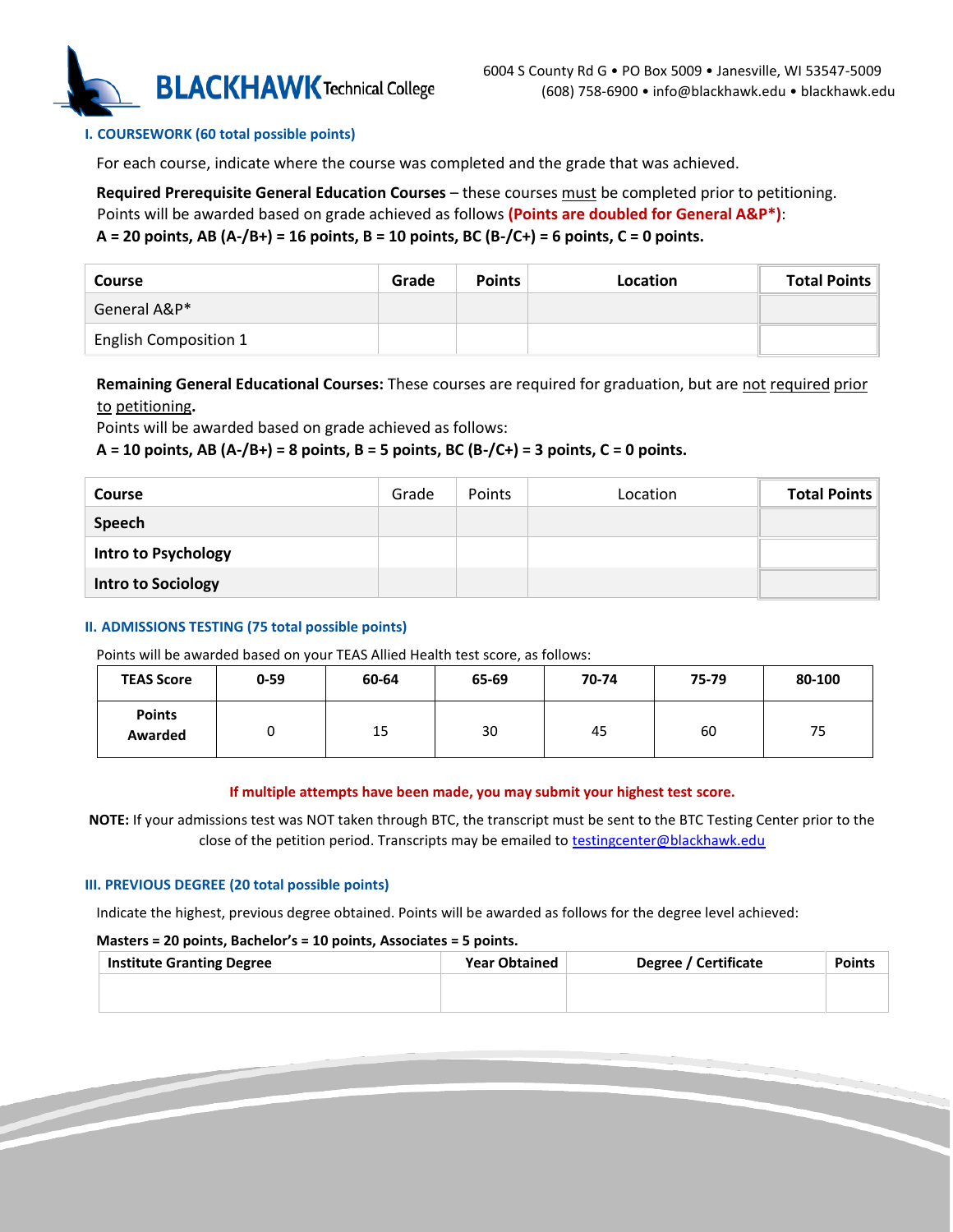

#### **II. WORK EXPERIENCE (40 total possible points)**

Indicate if you have any related work experience within the last five years. Include the completed Verification of Occupational Experience portion of the online petition. Only the final candidates are audited.

| <b>Position Title</b><br><b>Clinic Name / Address</b> | Type of position                                                                                                                                     | <b>Time in Position</b>                                                                      | Total<br><b>Points</b> |
|-------------------------------------------------------|------------------------------------------------------------------------------------------------------------------------------------------------------|----------------------------------------------------------------------------------------------|------------------------|
|                                                       | $\Box$ No customer care/patient<br>interaction $=$ 5 points<br>$\Box$ Customer care/service = 10<br>points<br>$\Box$ Direct patient care = 20 points | $\Box$ 0-1 year = 5 points<br>$\Box$ 1-2 years = 10 points<br>$\square$ >2 years = 20 points |                        |

#### **III. BTC DISTRICT RESIDENT (10 total possible points)**

If you reside within the Blackhawk District (Rock or Green Counties in Wisconsin), you will receive 10 points. If not, you will receive 0 points. District residence is verified by the address on file but is not a requirement.

**Points: \_\_\_\_\_**

#### **ELECTRONIC PETITION SUBMISSION**

Petitions will only be accepted via the electronic petition submission link. Once started, the petition survey must be completed in full. It may not be saved and completed later.

Students will be notified within two months of the petition deadline regarding the status of their petition packet. Letters will be sent to the address on record in the college computer system.

|                                                  | Program Coursework               | /60 points   |
|--------------------------------------------------|----------------------------------|--------------|
| <b>STUDENT USE ONLY</b>                          | <b>Program Admission Testing</b> | /75 points   |
| <b>Attended Radiography Program Petition</b>     | <b>Previous Degree</b>           | /20 points   |
|                                                  | Work Experience                  | /40 points   |
| Meeting on (date): $\frac{1}{2}$ / $\frac{1}{2}$ | <b>BTC District Resident</b>     | $/10$ points |
|                                                  | <b>Total Points Possible</b>     | /205 points  |